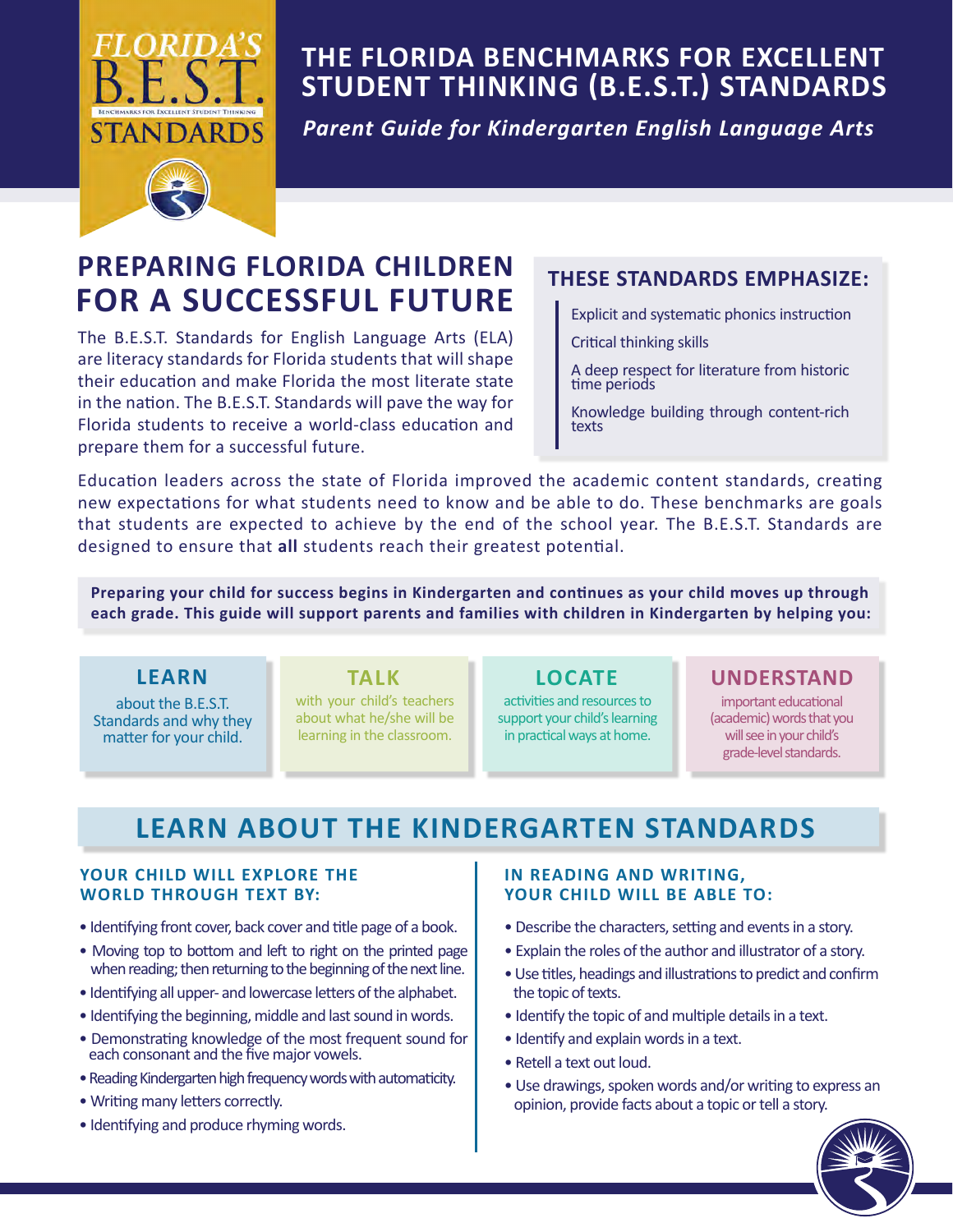# **LOCATE ACTIVITIES AND RESOURCES**

### *EVERYDAY ACTIVITIES TO SUPPORT LEARNING:*

 Use trips to the grocery store, dinnertime chats and driving in the car as a time to introduce new words and talk about the We can be done and the grocery store, and world around us with your child.

◆ Build language skills and help your child learn new words by telling a story and then have them tell you one back.

Sing rhyming songs, read rhyming books and say tongue twisters with your child to help them learn new sounds in words.

Help your child learn the names of the letters and the sounds the letters make by turning it into a game (e.g., "I'm thinking of<br>a letter and it makes the 'ssssss' sound."). a letter and it makes the 'ssssss' sound.").

Keep books out in the open and readily available to read in the kitchen, car and other locations where your child spends time.

**V** Read aloud to are reading. Read aloud to your child for 20 minutes each day. Talk about what you are reading to help your child understand what they

Select books your child is most interested in reading. Talk with your child's teacher or a local librarian to find the best books for your child. Be frequent visitors to your local public library for books, events and read for your child. Be frequent visitors to your local public library for books, events and reading programs.

Have your child engage in writing using drawing and inventive spelling. They can write a grocery list or a letter to a family<br>member. Have your child sound out the words and write the letters they hear. member. Have your child sound out the words and write the letters they hear.

◆ Have your child use reading apps on your phone or tablet to practice reading at home or on-the-go.

◆ Create a plan to keep reading during school breaks and over the summer to help prevent your child from falling behind.

### **KINDERGARTEN SUGGESTED BOOK LIST**

*At the Seaside* by Robert Louis Stevenson

*Curious George* by H.A. Rey

### **SUPPLEMENTAL READING OPTIONS**

*A Child's Garden of Verses*  by Robert Louis Stevenson

*A First Book of the Sea* by Nicola Davies

*Little House in the Big Woods* by Laura Ingalls Wilder

*The Lion and the Mouse*  by Aesop

*The Emperor's New Clothes* by Hans Christian Andersen

*The Very Hungry Caterpillar*<br>by Eric Carle

*Love You Forever*  by Robert Munsch

**The Tale of Peter Rabbit**<br>by Beatrix Potter

*Stellaluna*  by Janel/Cannon

*The Ugly Duckling* by Hans Christian Andersen

*Goodnight Moon* by Margaret Wise Brown

*The Kissing Hand* by Audrey Penn



### *Rumble in the Jungle* by Giles Andreae Experience the transmissive by matter senation by Margaret Wise Brown<br>
Corduroy by Don Freeman<br>
On a Farm by Alexa Andrews<br>
The Sky Painter: Louis Guertes, Bird Artist by Margarita Engle *Red is Best* by Kathy Stinson *The Very First Americans* by Cara Ashrose *The Clock - a Mother Goose Poem* by Unknown *Hop on Pop* by Dr. Seuss *Two Ways to Count to Ten: A Liberian Folktale* by Ruby Dee *A Mother for Choco* by Keiko Kasza *I am Jackie Robinson* by Brad Meltzer *Swimmy* by Leo Lionni *Wandering Whale Sharks* by Susumu Shingu *Brown Bear, Brown Bear* by Bill Martin Jr. *Mission to Space* by John Herrington *The Bald Eagle* by Norman Pearl *We Have a Little Garden* by Beatrix Potter *Chicka Chicka Boom Boom* by Bill Martin, Jr. and John Archambault *Now We Are Six* by A.A. Milne *The Carrot Seed* by Ruth Krauss and Crockett Johnson *Where the Wild Things Are* by Maurice Sendak *Corduroy* by Don Freeman *On a Farm* by Alexa Andrews *The Sky Painter: Louis Guertes, Bird Artist* by Margarita Engle